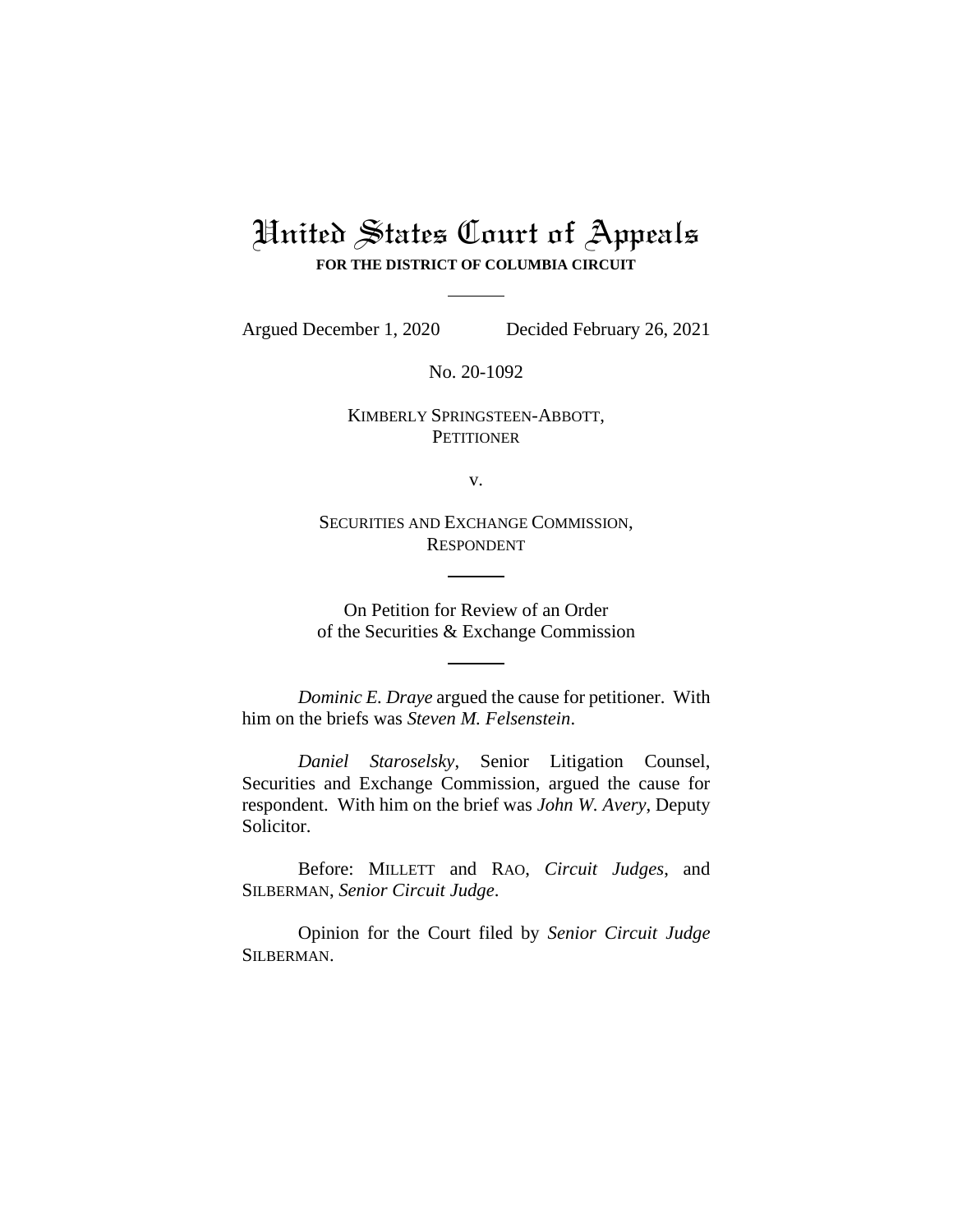SILBERMAN, *Senior Circuit Judge*: The Financial Institutions Regulatory Authority ("FINRA") determined that Petitioner Kimberly Springsteen-Abbott misused investor funds and tried to cover it up. FINRA therefore barred Petitioner from the securities industry, fined her, and ordered her to disgorge certain misused expenses. The SEC affirmed the industry bar and disgorgement order. Petitioner now challenges the SEC's decision, but her constitutional arguments are forfeited, and the others are meritless.

**I**

This appeal arises from Springsteen-Abbot's mismanagement of two related businesses, Commonwealth Capital and Commonwealth Securities. Commonwealth Capital funds equipment leases and then bundles the leases into investment funds. Commonwealth Securities (a subsidiary of Commonwealth Capital) manages those funds and sells their securities to investors through a network of retail brokerdealers. Petitioner is the sole shareholder of Commonwealth Capital. She also served as the Chair, CEO, and Chief Compliance Officer of both companies.

Petitioner charged both her business and personal expenses to a single American Express account issued to Commonwealth Capital. Under what Springsteen-Abbott admits was an "outdated" accounting system, Petitioner Br. 5, Petitioner had the sole responsibility for later determining whether the charges should be allocated to the investor funds, her businesses, or (if personal expenses) herself. FINRA received tips that expenses were being improperly allocated at Petitioner's businesses, and it initiated an investigation.

FINRA alleged that Petitioner improperly assigned 1,840 charges to investor funds amounting to \$208,954.44. According to FINRA's Enforcement Department, this misuse violated FINRA Rule 2010, which requires FINRA members and associated persons (like Petitioner) to "observe high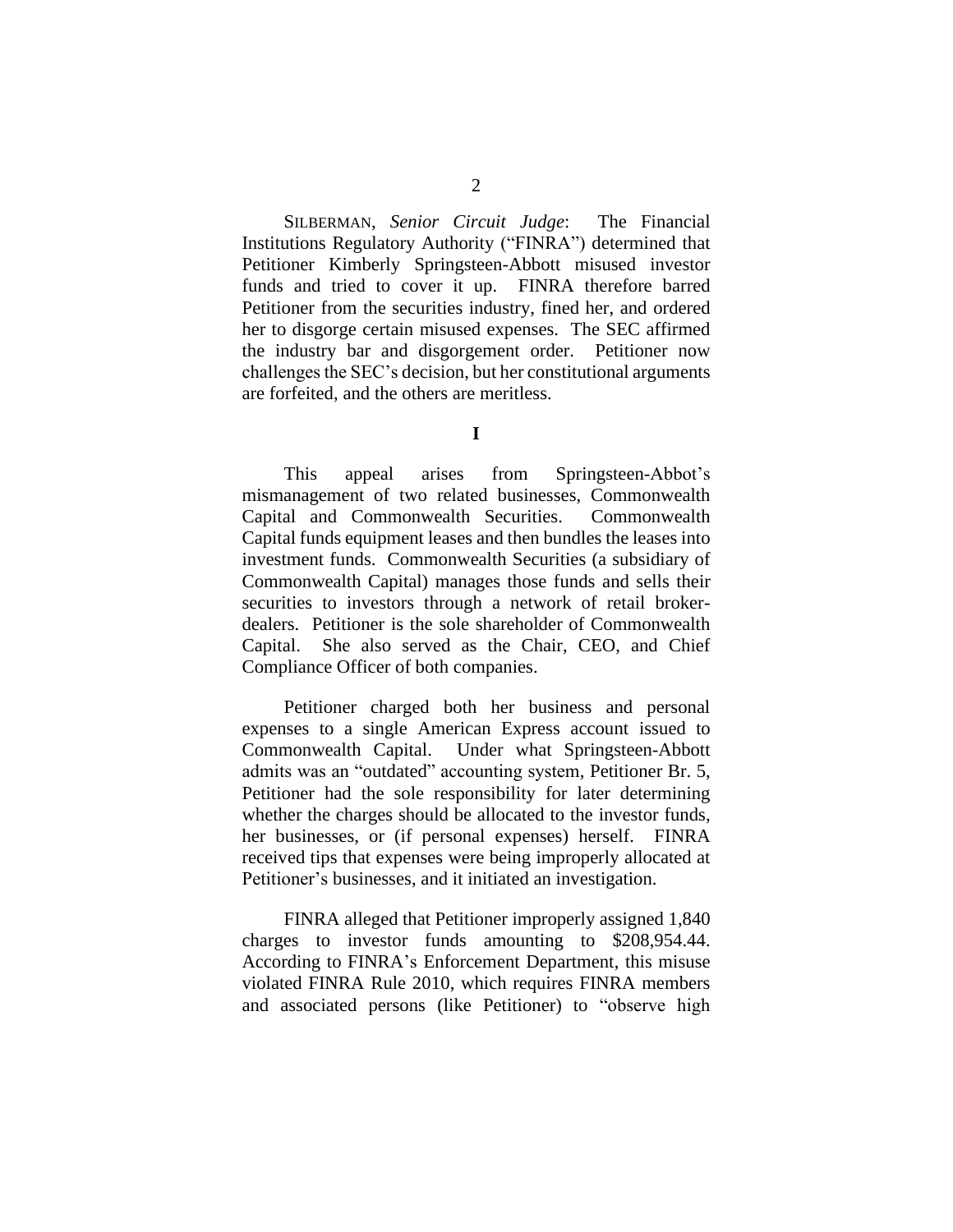standards of commercial honor and just and equitable principles of trade." FINRA's National Adjudicatory Council agreed, concluding that the evidence demonstrated Petitioner's "purposeful pattern and practice of improperly allocating expenses to the Funds." J.A. 7. FINRA based its conclusion on specific proof offered for 109 of the expenses as well as an unquantified number of control person expenses.<sup>1</sup> As a result, FINRA barred Petitioner from the securities industry, imposed a fine of \$50,000, and ordered disgorgement of \$36,225.85 based on 84 of the specifically proven charges. Petitioner appealed FINRA's decision to the SEC. *See* 15 U.S.C.  $§ 78s(d)(2).$ 

The SEC first sustained the industry bar. Reviewing the FINRA record, the SEC agreed that, in violation of FINRA Rule 2010, Springsteen-Abbott

> routinely misallocate[ed] personal expenses, control person expenses, and expenses of other businesses to the Funds. These were not isolated oversights. [] Springsteen-Abbott's use of the [Commonwealth Capital] American Express card for personal charges . . . allowed her to conceal her misconduct from oversight for years. Springsteen-Abbott demonstrated the extent of

<sup>1</sup> Control person expenses—essentially the expenses of individuals in senior or executive roles—were prohibited from being charged to the funds by the offering documents. J.A. 2.

We also note that FINRA reached this conclusion after a remand from the SEC. Following an initial decision of the National Adjudicatory Council, the SEC was "unable to discharge [its] review function because [FINRA's] decision [was] unclear regarding what conduct it found to violate FINRA Rule 2010." J.A. 6 (citation omitted). Accordingly, the SEC remanded for the Adjudicatory Council to "clarify the basis on which it [was] upholding liability." J.A. 6 (citation omitted).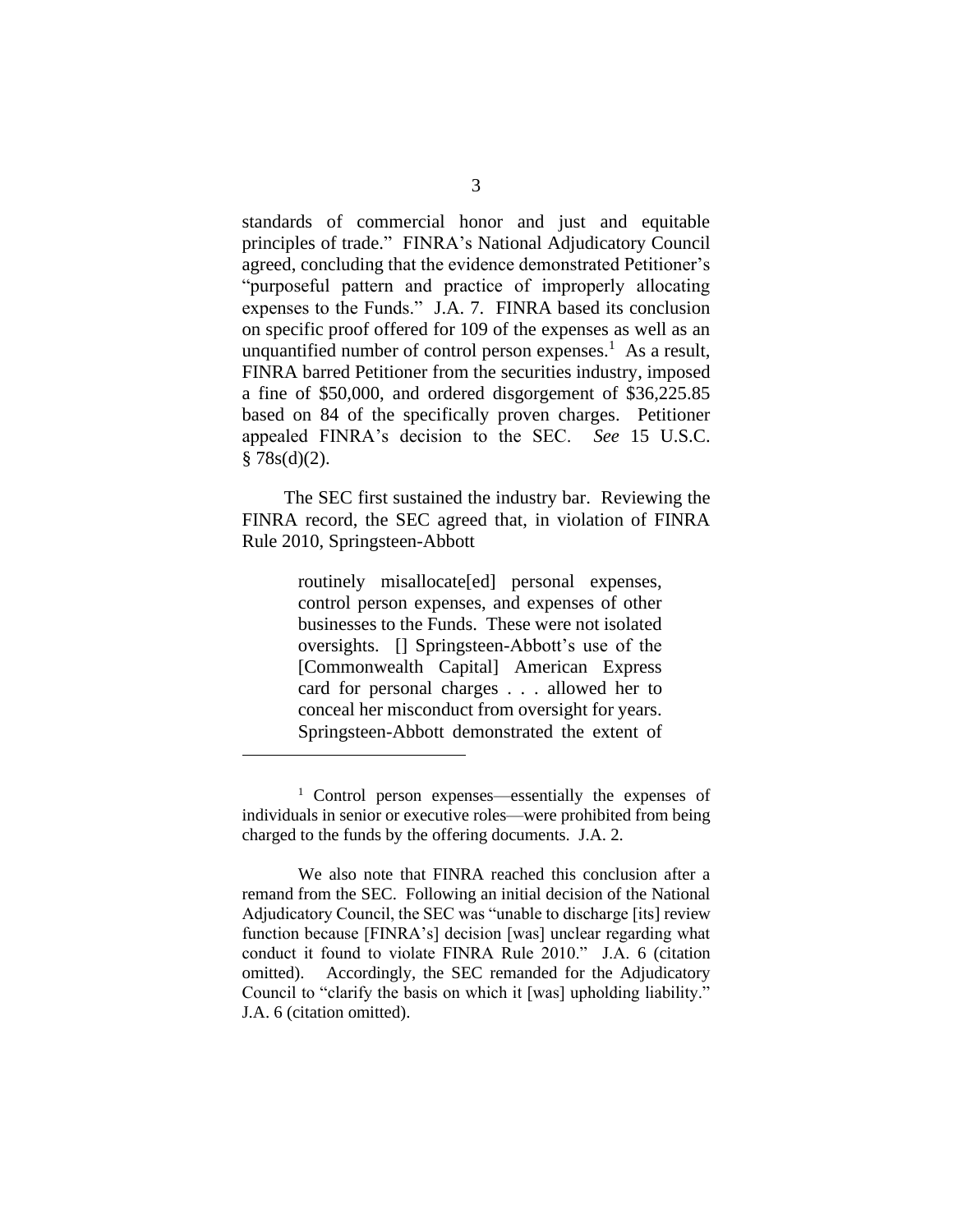her bad faith when she provided false business justifications for numerous expenses to both Enforcement and the Hearing Panel despite documentary evidence that contradicted her explanations.

J.A. 14.

This misconduct, the Commission explained, justified barring Petitioner from the securities industry. In the SEC's view, were Petitioner allowed to associate with a FINRA member firm, she "would present a risk to the integrity of the markets and to investors." J.A. 19. Springsteen-Abbott, the Commission noted, unjustifiably enriched herself to the harm of fund investors, and then provided false information in an attempt to justify her expenses. And since the securities industry "presents many opportunities for abuse and overreaching and depends very heavily upon the integrity of its participants," removing Petitioner from the industry is warranted to "prevent[] her from harming additional investors." J.A. 19 (citations omitted).

The Commission next turned its attention to the disgorgement order and fine. It found that the amount of the disgorgement order reasonably approximated Petitioner's illgotten gains, corresponding to 84 of the misallocated charges. It therefore affirmed the disgorgement order. Yet, in light of the other sanctions, the SEC concluded that the fine was excessive and set it aside. Under the then-existing FINRA Sanction Guidelines, the SEC explained that FINRA should generally not impose a fine in cases involving the "improper use of funds" where the Petitioner "is barred and [FINRA] has ordered disgorgement." J.A. 22–23 (citing FINRA Sanction Guidelines at 10 (Mar. 2015 ed.)) (cleaned up).

Springsteen-Abbott then filed this petition challenging the SEC's order. *See* 15 U.S.C. § 78y(a)(1).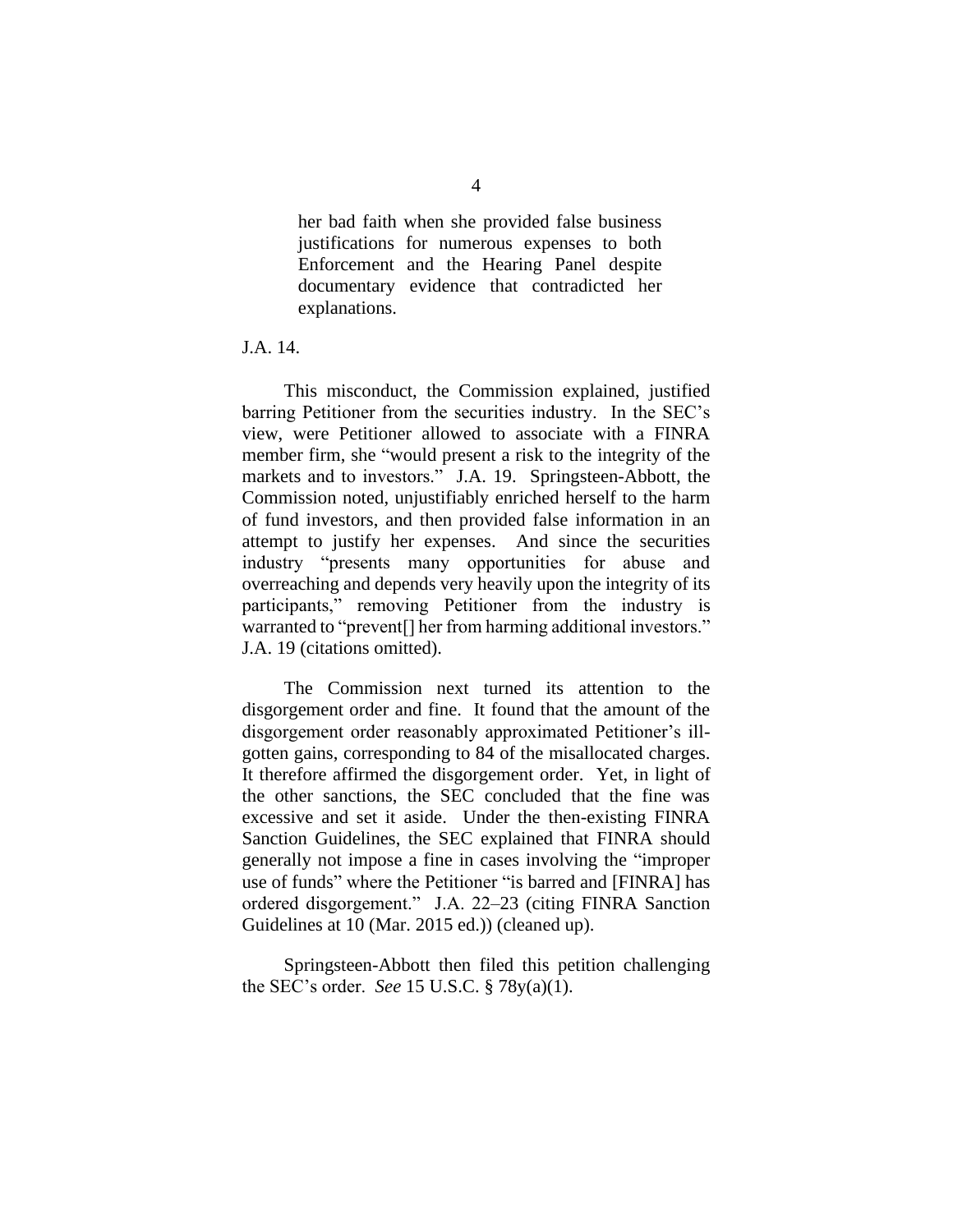Petitioner advances three arguments. First, starting from the (contested) premise that FINRA is a state actor, Springsteen-Abbott asserts its adjudication violated the Appointments Clause as well as the Constitution's Due Process guarantee. Second, Petitioner argues that her lifetime bar is impermissibly punitive. Then, Petitioner argues that the

disgorgement of continuing education expenses for her employees was erroneous. Petitioner's ambitious constitutional arguments are futile for a simple reason: Congress has prohibited us from considering issues not raised before the SEC. As Respondent rightly maintains, we may only entertain objections "urged before the Commission" unless "there was reasonable ground for failure to do so." 15 U.S.C.  $\S 78y(c)(1)$ . Since Springsteen-

Abbott failed to raise her constitutional challenges before the Commission, we may not consider them unless her failure was reasonable.

In reply, Petitioner disputes the premise, asserting that she actually raised her Due Process arguments below by consistently "beg[ging] for due process" and making "many pleas for constitutional adjudication." Reply Br. 5–6. But this is insufficient; the Petitioner must raise the *substance* of her argument below. *See N.Y. Rehab. Care Mgmt., LLC v. NLRB*, 506 F.3d 1070, 1076 (D.C. Cir. 2007) ("It is not enough merely to mention a possible argument in the most skeletal way."). Petitioner's Due Process arguments focus on supposed punishment for unproven allegations and inaccurate allegations. But before the SEC, the Petitioner raised only three issues: (1) The broker-dealer expense items were proper under the business judgment rule; (2) The finding that she acted unethically and in bad faith was clearly erroneous; and (3) The sanctions were erroneous because FINRA Rule 2010 did not apply, and it applied its sanctions guidance incorrectly.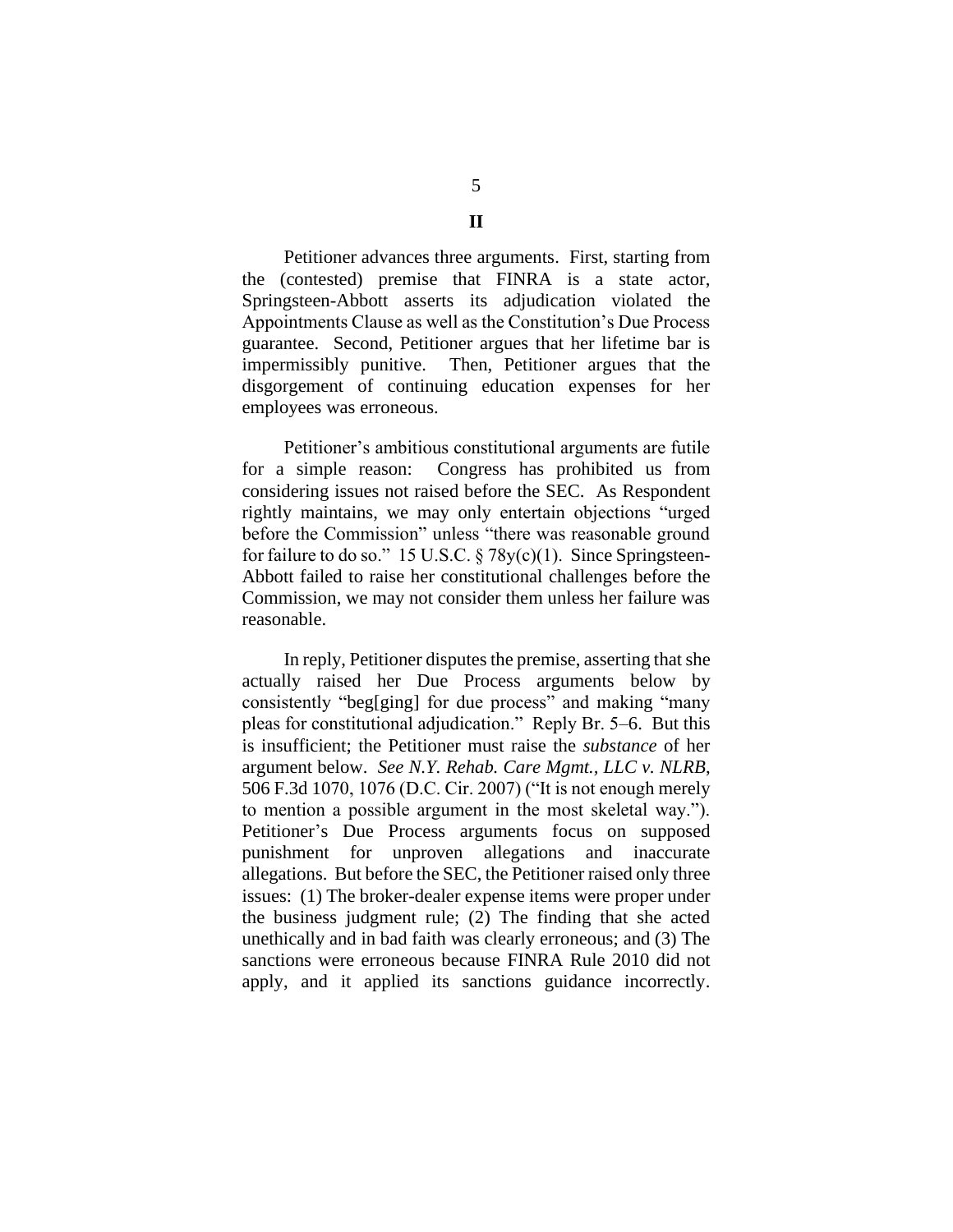Petitioner therefore failed to previously raise any argument akin to the Due Process concerns she now presses.<sup>2</sup>

There may have been a good argument that  $\S 78y(c)(1)$ does not apply to constitutional challenges to a statute—*i.e.*, the Petitioner's Appointments Clause argument—or that there was "reasonable ground" for the Petitioner not to urge such a challenge before the Commission. After all, "regulatory agencies are not free to declare an act of Congress unconstitutional." *Meredith Corp. v. FCC*, 809 F.2d 863, 872 (D.C. Cir. 1987) (citing *Johnson v. Robison*, 415 U.S. 361, 368  $(1974)$ .

But this argument is precluded by our opinion in *Jarkesy v. SEC*, 803 F.3d 9 (D.C. Cir. 2015). There, we confronted the question of whether the Petitioner was required to urge a constitutional non-delegation challenge to the statutory scheme before the Commission. Applying  $\S 78y(c)(1)$ , we recognized that "adjudication of the constitutionality of congressional enactments has generally been thought beyond the jurisdiction of administrative agencies." *Id*. at 18 (quoting *Thunder Basin Coal Co. v. Reich*, 510 U.S. 200, 215 (1994)). Nevertheless,

<sup>&</sup>lt;sup>2</sup> At oral argument, we repeatedly pressed Petitioner's counsel further on this question, asking him to direct the Court to where the Due Process arguments were made before the SEC. Oral Arg. at 2:04–7:55 (Dec. 1, 2020). Counsel first directed us to J.A. 73, 80, and 82, but none of these pages are even part of the argument section of Petitioner's brief to the SEC. *See Am. Wildlands v. Kempthorne*, 530 F.3d 991, 1001 (D.C. Cir. 2008) (laying the factual foundation for an argument is generally insufficient to avoid forfeiture). Nor do we understand these pages to raise the substance of Petitioner's Due Process arguments. Counsel then directed us to J.A. 247, but that page is a notice of appeal, not the substance of an argument made to the SEC. Counsel finally directed us to J.A. 203 actually an argument made to the SEC—but there, Petitioner simply argued that FINRA applied the wrong burden of proof. This argument is unrelated to the Due Process contentions before us.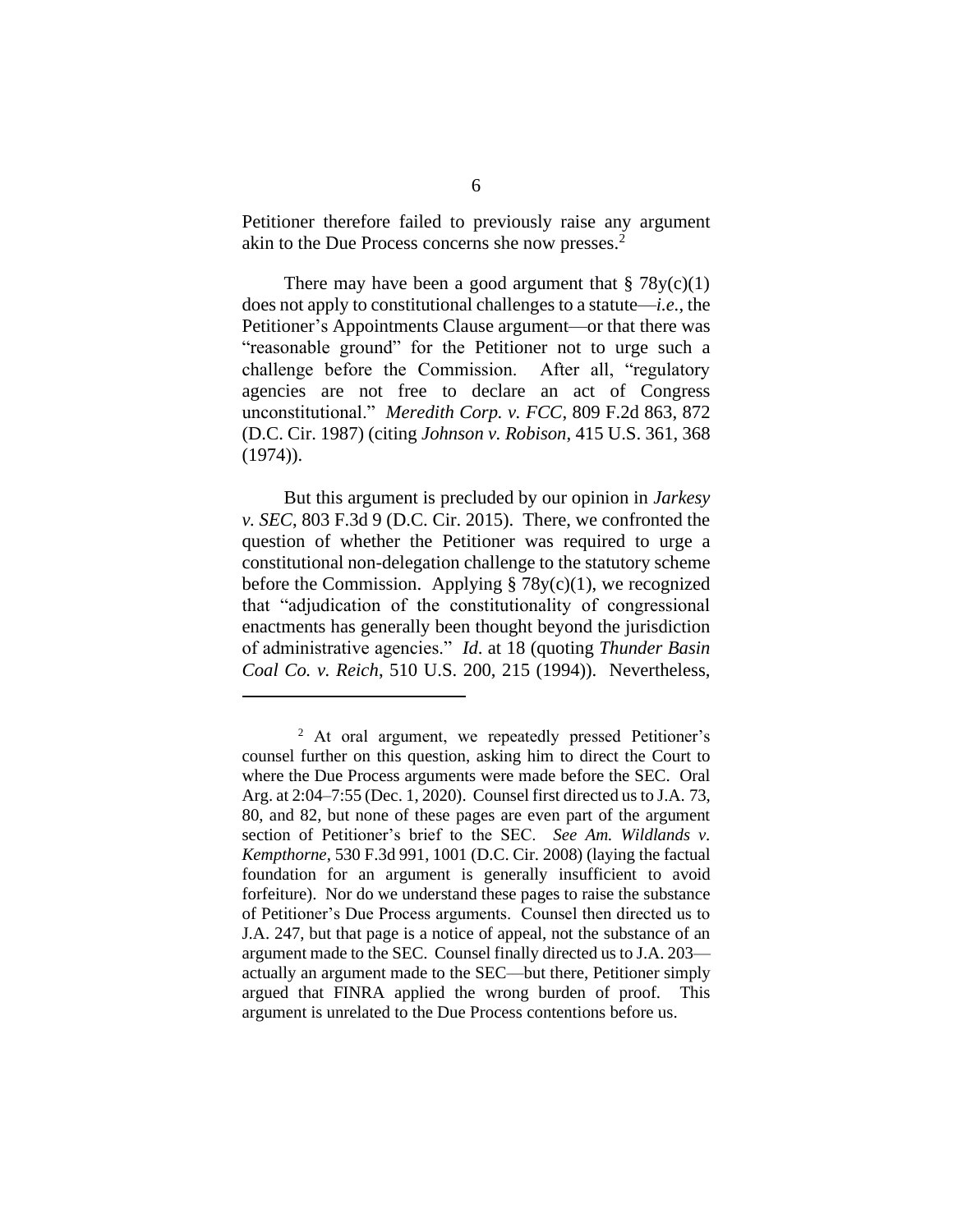we explained that, under  $\S 78y(c)(1)$ , "so long as a court can eventually pass upon the challenge, limits on an agency's own ability to make definitive pronouncements about a statute's constitutionality do not preclude requiring the challenge to go through the administrative route." *Id*. (quoting *Elgin v. Dep't of Treasury*, 567 U.S. 1, 17–18 (2012)). Thus, Springsteen-Abbott was required to exhaust her constitutional claims before the Commission. She has, moreover, not provided any reasonable grounds that would excuse her failure to do so. A constitutional argument does not categorically qualify as a "reasonable ground." *See Stoiber v. SEC*, 161 F.3d 745, 754 (D.C. Cir. 1998). Nor has there been an intervening change in law that might have excused her failure to press these contentions below. *Id.*

Our opinion in *Saad v. SEC*, 980 F.3d 103 (D.C. Cir. 2020) ("*Saad III*")—issued after briefing but before oral argument in this case—decides the question of whether the Petitioner's lifetime bar is impermissibly punitive. FINRA is generally prohibited from imposing "excessive or oppressive" penalties, which we have held limits FINRA to remedial sanctions. 15 U.S.C. § 78s(e)(2); *see, e.g.*, *Siegel v. SEC*, 592 F.3d 147, 157 (D.C. Cir. 2010). And in *Saad III*, we held that, if imposed to "protect the public," an industry bar is "remedial." 980 F.3d at 107–08. The Petitioner's argument focused on the applicability of *Kokesh v. SEC*, 137 S. Ct. 1635 (2017)—was squarely rejected in *Saad III*. The SEC's remedial justification, previously described, finds adequate support in the record.

Springsteen-Abbott next asserts that continuing education expenses misallocated to the funds—rather than to her companies—were not "net profit," and thus not appropriate for remedial disgorgement after *Liu v. SEC*, 140 S. Ct. 1936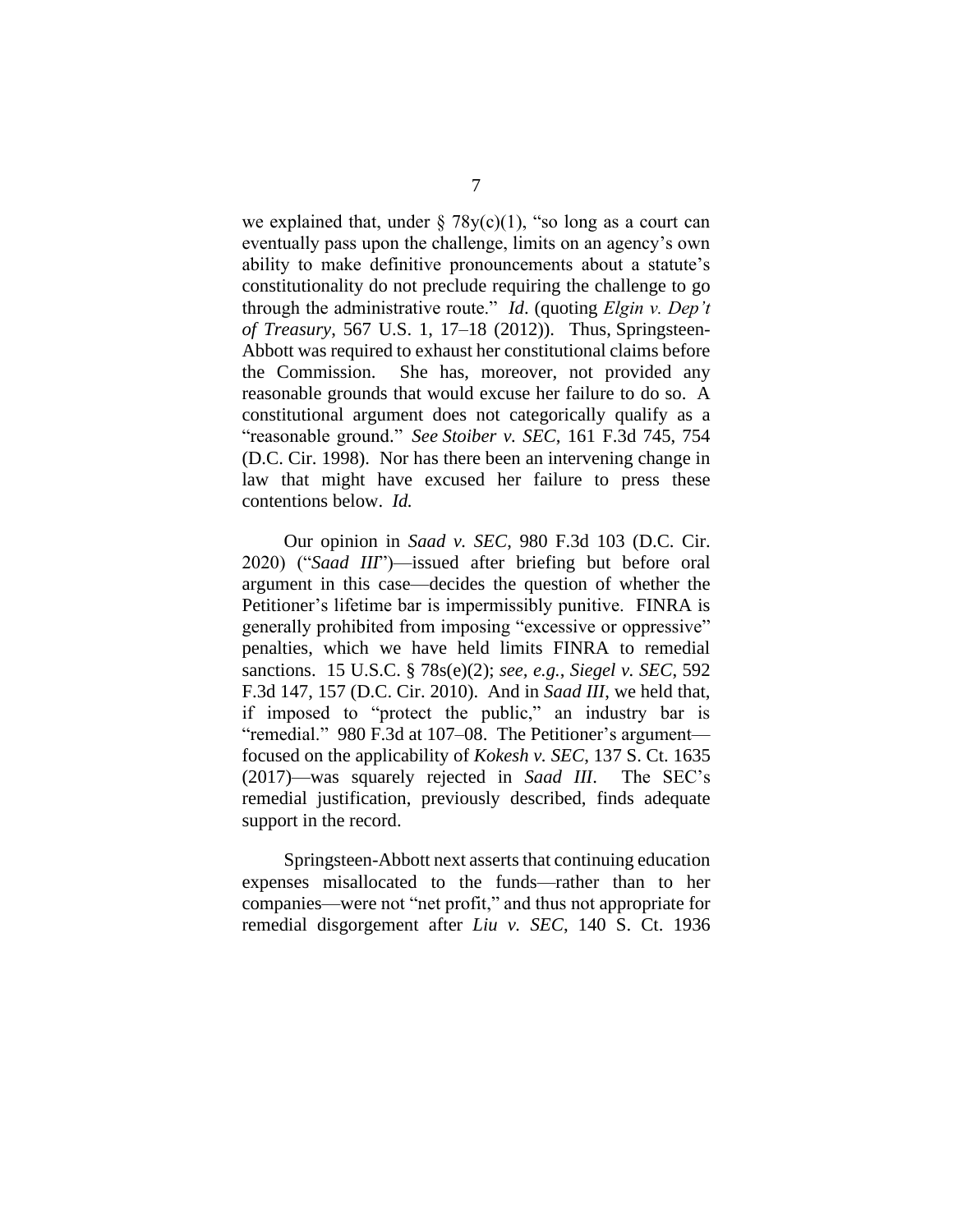(2020). We disagree.<sup>3</sup> In *Liu*, the Supreme Court held that equitable disgorgement is limited to the benefit to the wrongdoer, or in other words, "the gains 'made upon any business or investment, when both the receipts and payments are taken into the account.'" *Id*. at 1939 (quoting *Providence Rubber Co. v. Goodyear*, 76 U.S. 788, 804 (1869)). Yet the Court also acknowledged that so-called "expenses" may be "wrongful gains 'under another name.'" *Id*. at 1950 (quoting *Goodyear*, 76 U.S. at 803). Here, by paying for continuingeducation expenses out of the funds, rather than her whollyowned business, Petitioner enriched herself by the amount of the savings. After all, as Petitioner testified, "money that's out of Commonwealth's pocket" is "[o]ut of my pocket" since she is the sole shareholder. J.A. 22, 756.

In reply, Springsteen-Abbott challenges whether the continuing education expenses were improper charges in the first place. She argues that "there is no textual argument that [the fund documents] prohibit reimbursement for employees' compliance education," leaving "a wide berth" for her "business judgment." Reply Br. 22–23. Thus, the SEC's approval of the disgorgement order was arbitrary and capricious. But it was incumbent on the Petitioner to make this point in the argument section of her opening brief. *See Citizens Ass'n of Georgetown v. FAA*, 896 F.3d 425, 434 (D.C. Cir. 2018) (Arguments not made until reply, even if the factual foundation is laid in the opening brief, are forfeited). So we, again, do not consider it.

\* \* \*

It's rather puzzling that so many cases of alleged forfeiture of constitutional arguments before an agency have

<sup>3</sup> We assume, *arguendo*, that remedial disgorgement is subject to the same limitations as equitable disgorgement that were described in *Liu*.